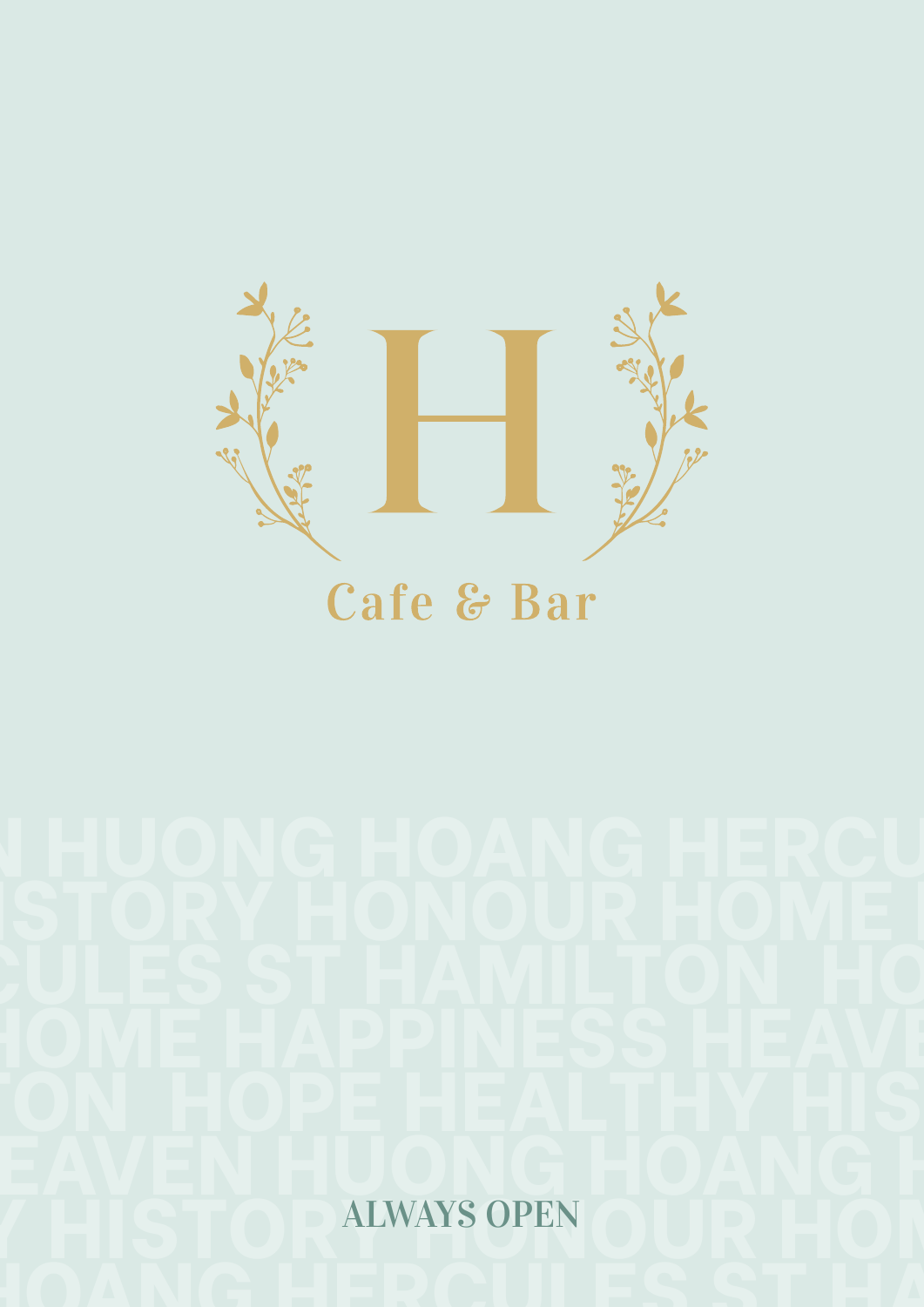## Extras

Available all day

| Apple sauce 60g S                     | 1              |
|---------------------------------------|----------------|
| Avocado (mash avo) 60g S              | 4              |
| Avocado fresh half S                  | 4              |
| Bacon rasher $(1)$ $\bullet$          | 3              |
| Beef patty $(1)$                      | 4              |
| Beef short ribs (4 ribs/8 ribs)       | 22/32          |
| Berry compote 60g S                   | 1              |
| Baked bean 140g                       | 3              |
| Cheese cheddar $(1)$ $\circledcirc$   | $\mathbf{1}$   |
| Cheese feta 20g <sup>1</sup>          | 3              |
| Cheese parmesan 20g & #               | $\mathbf{1}$   |
| Cheese mozzarella (pizza) 30g @ @     | $\mathbf{1}$   |
| Calamari (6)                          | 7              |
| <b>Chicken breast 100g</b>            | 6              |
| Chicken nuggets (5)                   | 5              |
| Chicken schnitzel                     | 12             |
| Coleslaw 70g S                        | 3              |
| Crepes $(3)$                          | 5              |
| Egg fried   poached (1) $\circledast$ | 3              |
| Egg scrambled 100ml                   | 3              |
| Fish battered (1)                     | 6              |
| Fish grilled barramundi 200q          | 12             |
| Fish grilled salmon 200g              | 12             |
| French toast $(1)$ $\circledcirc$     | 4              |
| Fruit salad 130g                      | 5              |
| Gravy 60g                             | 1              |
| Haloumi 60g <sup>1</sup>              | 4              |
| Ham $(3)$ $*$                         | 3              |
| Hash brown $(1)$ $\bullet$            | $\overline{2}$ |
| $lce$ cream $(1$ scoop) $\bullet$     | $\overline{2}$ |
| Lemon wedges $(3)$                    | 3              |
| Macadamia nuts 20g                    | 3              |
| Mince beef 140g                       | 4              |
| Marinated pork (6)                    | 6              |
| Mushroom creamy 130g .                | 4              |

| Mushroom grilled 80g 3                                   | 4              |
|----------------------------------------------------------|----------------|
| Maple syrup 60g $\bullet$ (lg)                           | $\mathbf 1$    |
| Onion fresh $40q \otimes (lq)$                           | $\mathbf 1$    |
| Onion grilled 40g S                                      | $\mathbf 1$    |
| Onion rings 140g .                                       | 5              |
| Pancakes (2) <b>O</b>                                    | 4              |
| Pork belly sliced 3x70q                                  | 12             |
| Potato mashed 150g ©                                     | 3              |
| Prawns grilled $(5)$ $*$                                 | 6              |
| Relish (eggplant & tomato) 60g $\bullet$ $\bullet$       | $\overline{1}$ |
| <b>Rice</b>                                              | 3              |
| Rosti vegetable $(1)$                                    | 4              |
| Salad half © @                                           | 3              |
| Salad full <sup>8</sup>                                  | 5              |
| Sauces (aioli, hollandaise,                              |                |
| mayo, sweet chili, tartare) © 8                          | 1              |
| Sausages (3)                                             | 4              |
| Seasonal vegetables 180g © ®                             | 5              |
| Smoked salmon 70g                                        | 6              |
| Spinach fresh 40g                                        | 3              |
| Spinach wilted 80g                                       | 4              |
| Steak rump 200g                                          | 16             |
| Steak rump 400g                                          | 26             |
| Strawberry 60g &                                         | 3              |
| Toast (English muffin, gluten free,                      |                |
| sourdough, Turkish, white,<br>whole grain) $(2)$ $\circ$ | 3              |
| Tomato cherry (6) halves                                 | 3              |
| Tomato fresh $(4)$ slices $\bullet$                      | 1              |
| Tomato grilled $(2)$ $\bullet$ $\bullet$                 | 3              |
| Tortilla wrap $(1)$ $\circledast$                        | 3              |
| Vermicelli                                               | 3              |
| Waffle $(1)$ $\circledcirc$                              | 5              |
| Whipped cream 40g $\bullet$                              | 1              |
| Yoghurt Greek 60g <sup>1</sup>                           | 1              |
| Vietnamese bread $(1)$ $\bullet$                         | 3              |
|                                                          |                |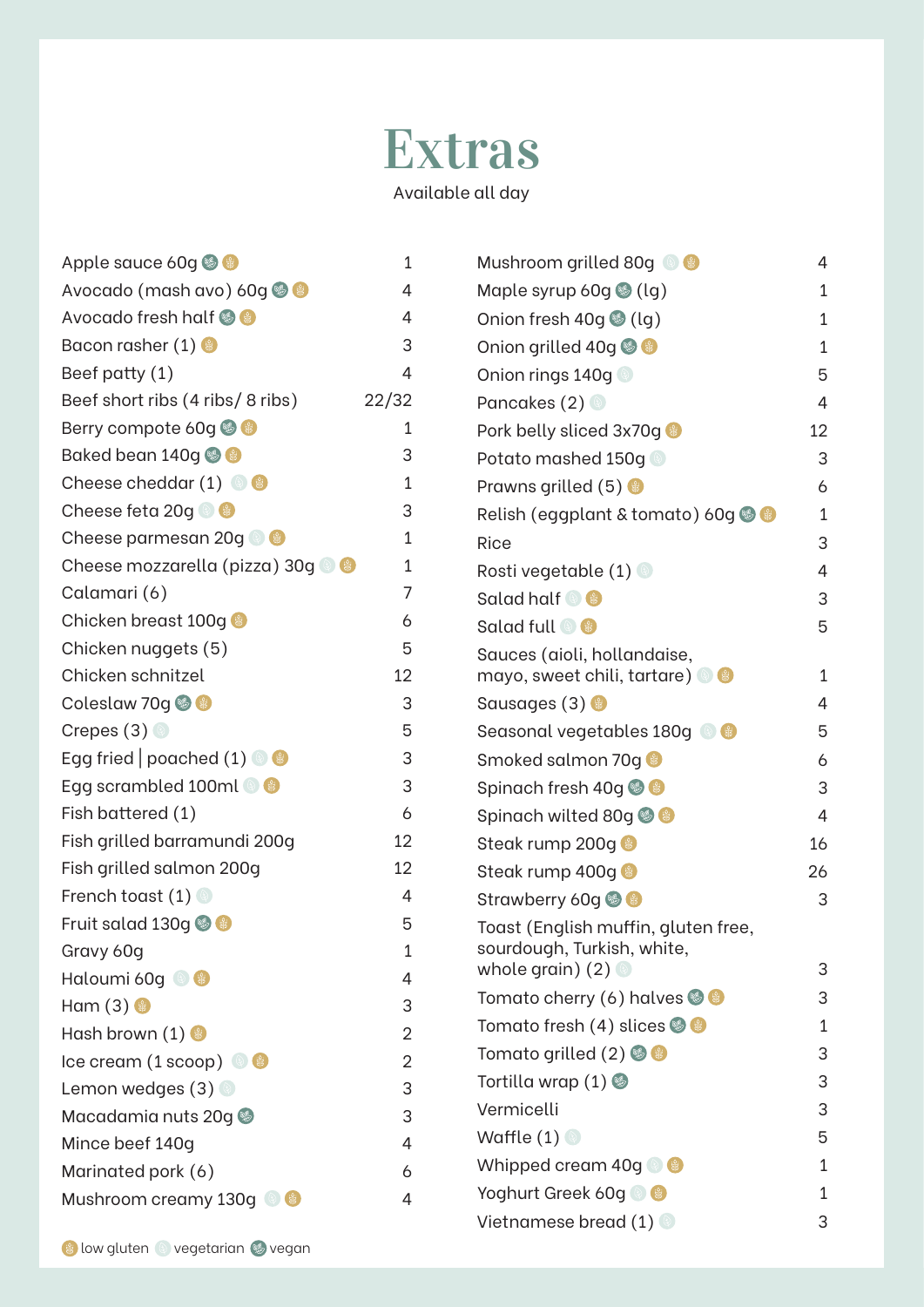## Kids Available all day

| <b>SPIDERMAN</b><br>Sausages (3), toast (1)                                                                                      | 5 | <b>DOCTOR STRANGE</b><br>English muffin (1), bacon (1), poached | 8 |
|----------------------------------------------------------------------------------------------------------------------------------|---|-----------------------------------------------------------------|---|
| <b>IRON MAN</b><br>Plain omelette, toast                                                                                         | 5 | egg top w hollandaise sauce<br><b>MS MARVEL</b>                 | 9 |
| <b>LOKI</b><br>Bacon (1), scrambled egg                                                                                          | 7 | Kids pasta fettucine top w mince beef<br><b>THOR</b>            | 9 |
| <b>GROOT</b><br>Choice of: French toast (1), pancakes (2)                                                                        | 7 | Burger beef patty, melted cheddar<br>cheese (2), fries          |   |
| or crepes $(2)$<br>Banana, strawberries, maple syrup                                                                             |   | <b>AQUAMAN</b><br>Fish $(1)$ , fries                            | 9 |
| <b>AVENGERS</b><br>Choice of: French toast (1), pancakes (2)<br>or crepes $(2)$<br>Ice cream, maple syrup, garnish<br>strawberry | 7 | <b>POSEIDON</b><br>Chicken nuggets (5), fries                   | 9 |

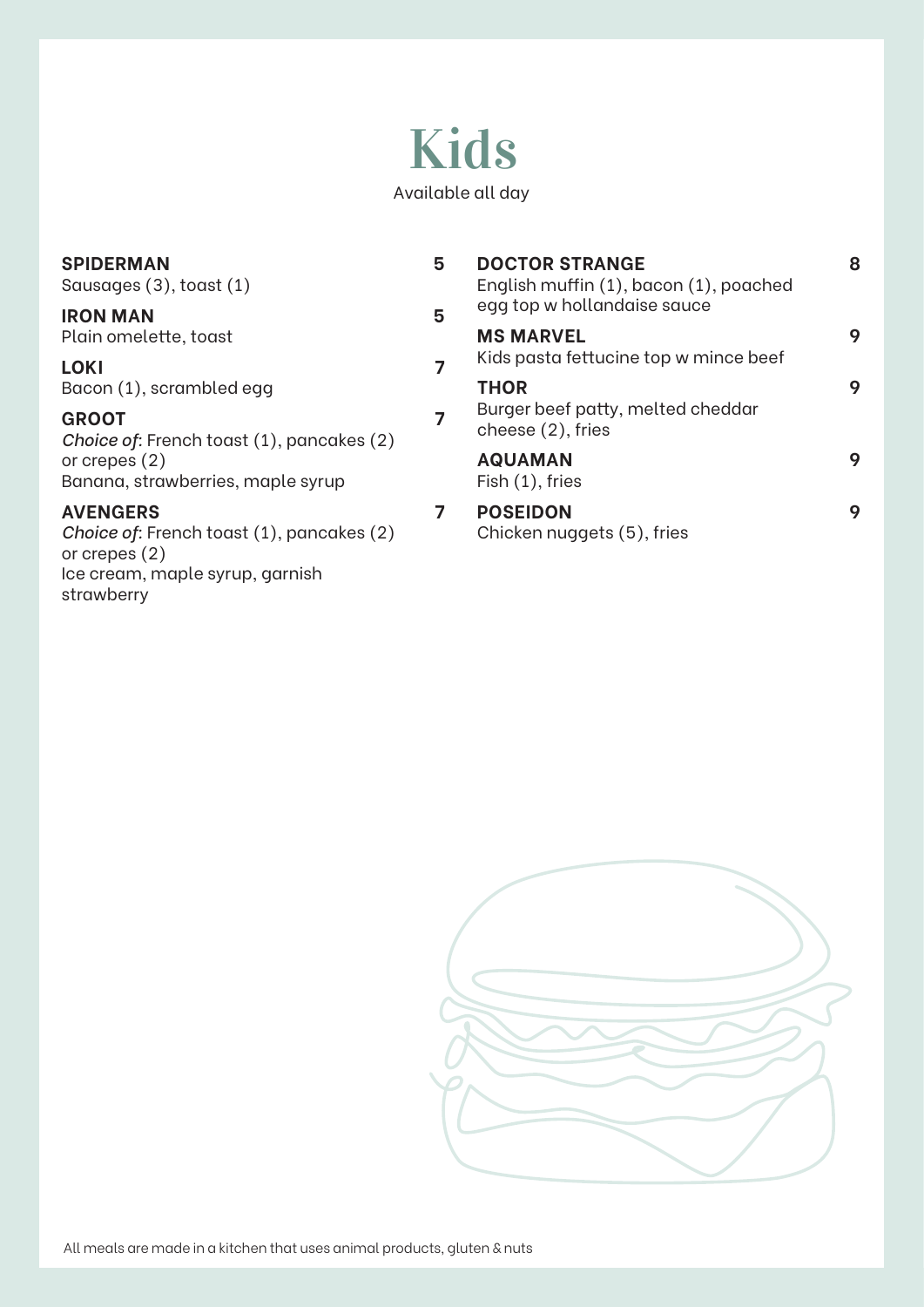## Breakfast

Available all day

## **Bacon & Eggs**

#### **VALOUR 9** Toast (1), bacon (1), scrambled or fried or egg poached **ET 9 9** Toast, eggs poached (2) or fried (2) or scrambled **ZEN 14** Toast, bacon (2), scrambled egg, grilled tomato (1), eggplant and tomato relish **BE 14** Toast, bacon (2), scrambled or fried (2) or eggs poached (2) **O'SULLIVAN 15** Toast, bacon (1), poached eggs (2), mashed avo **KHABIB 18** Toast, bacon (2), scrambled eggs, hash brown(2) **BIG BREKKY 25** Toast, bacon (1), beef patty, pork belly (1), sausages (3), hash brown (2), grilled tomato (1), scramble eggs **EGGS BENEDICT 18** Poached eggs on top of toasted English muffin, hash brown (2) w hollandaise sauce *Choice of 1 item:* Bacon(2), smoked salmon, vegetable rosti, grilled ham (4), mashed avo, wilted spinach, pork belly (2) **WAFFLES EGG BENEDICT 20** Poached eggs on top of toasted waffles, hash brown (2) w hollandaise sauce *Choice of 1 item:* Bacon (2), smoked salmon, vegetable rosti, grilled ham (4), mashed avo, wilted spinach, pork belly (2)

### **Omelette**

| <b>MARK WAHLBERG</b><br>Ham, cheese, onion, tomato, toast                                  | 18/12 |
|--------------------------------------------------------------------------------------------|-------|
| <b>STEPHANIE GILMORE</b><br>Sliced chicken breast, spinach, feta,<br>toast                 | 18/12 |
| <b>ASHLEIGH BARTY ®</b><br>Spinach, tomato, onion, grill mushroom,<br>toast                | 18/12 |
| <b>CATHY FOLEY</b><br>Egg white omelette, spinach, tomato,<br>onion, grill mushroom, toast | 18    |
| <b>BLACKPINK</b><br>Toast, prawns, beansprout, slice pork<br>belly                         | 18    |
| Hits 25                                                                                    |       |

| <b>FRUIT TOAST (1/2)</b>                                                                            | 4/7 |
|-----------------------------------------------------------------------------------------------------|-----|
| CR7<br>Croissant (1)                                                                                | 6   |
| <b>COT</b> ©<br>Melted cheddar cheese (2), toast                                                    | 6   |
| AOT ©<br>Mashed avo on toast                                                                        | 8   |
| <b>BOT</b><br>Mince beef, toast                                                                     | 9   |
| <b>BBC</b> ©<br>280g baked beans top w melted pizza<br>cheese, toast                                | 9   |
| <b>BCH</b><br>Croissant w bacon (1), cheese, hash<br>brown (1)                                      | 10  |
| <b>HAVANA</b><br>Vegetable rosti, mince beef top w<br>poached egg (1), grilled tomato (1),<br>toast | 12  |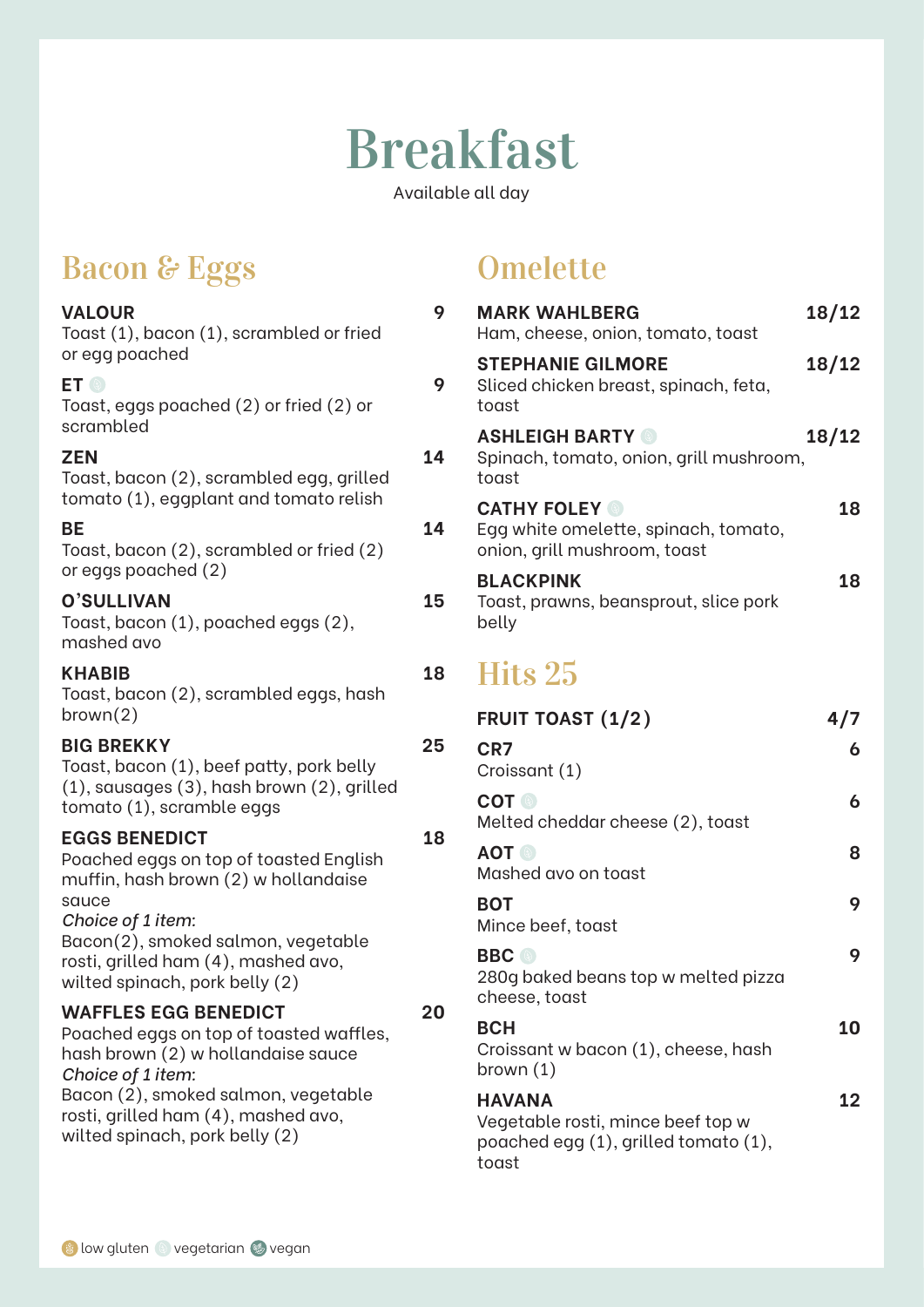## Breakfast

Available all day

| <b>MOUNTAIN CLIMB</b><br>Smoked salmon 70g, scrambled egg,<br>toast                                                           | 12 | <b>HER</b><br>Veg<br>poa          |
|-------------------------------------------------------------------------------------------------------------------------------|----|-----------------------------------|
| <b>ORCHARD RD</b><br>Croissant w scramble egg, green leaves                                                                   | 13 | toas<br><b>GRE</b>                |
| <b>EMIRATES</b><br>Vegetable rosti, creamy mushroom top<br>w poached egg (1), bacon (2), grilled                              | 15 | Mas<br>mus<br><b>DIS</b>          |
| tomato (1), toast<br><b>POST OFFICE ©</b>                                                                                     | 15 | Veg<br>halc                       |
| Grilled mushroom, scrambled eggs,<br>toast                                                                                    |    | sau<br>DO <sub>C</sub>            |
| <b>MR BEAN</b><br>Vegetable rosti top w baked beans, fried<br>egg (1), sausages (3), toast                                    | 15 | Toas<br>saus<br>mus<br>tom        |
| <b>NATURAL PAK ©</b><br>Bowl of baked beans 280g, haloumi (2),<br>grill mushroom 180g, toast                                  | 15 | <b>BON</b><br>Rum<br>egg:         |
| <b>MONA LISA</b><br>Croissant w smoke salmon, green leaves,<br>cherry tomato, poached egg (1) top w<br>hollandaise sauce      | 16 | <b>POR</b><br>Veg<br>cool<br>holl |
| <b>ELLE MAGAZINE</b><br>Crispy diced bacon and cheese (2)<br>scrambled eggs, hash brown (2), toast                            | 16 |                                   |
| <b>S CLASS</b><br>Scrambled eggs mix w smoked salmon<br>70g, mashed avo, toast                                                | 16 |                                   |
| <b>APOLLO 17 ®</b><br>Stack Turkish bread top w eggplant and<br>tomato relish, wilted spinach, vegetable<br>rosti, mashed avo | 16 |                                   |
| <b>GILBERTO SILVA</b><br>Toast, smoked salmon, poached eggs<br>(2), mashed avo                                                | 16 |                                   |
|                                                                                                                               |    |                                   |

| <b>HERMY</b><br>Vegetable rosti top w bacon (1),<br>poached eggs (2) & hollandaise sauce,<br>toast                                                        | 16 |
|-----------------------------------------------------------------------------------------------------------------------------------------------------------|----|
| <b>GREEN DAY ®</b><br>Mashed avo, grilled tomato (2), grilled<br>mushroom, fruit salad, toast                                                             | 16 |
| <b>DISCO</b><br>Vegetable rosti top w wilted spinach,<br>haloumi, poached egg (1), hollandaise<br>sauce, toast                                            | 18 |
| <b>DOOMBEN</b><br>Toast, bacon (1), grilled tomato (1),<br>sausages (3), hash brown (2), grilled<br>mushroom, scramble egg, eggplant and<br>tomato relish | 20 |
| <b>BONÉ</b><br>Rump steak (200g), side salad, fried<br>eggs, banh mi                                                                                      | 20 |
| <b>PORKY PIG</b><br>Vegetable rosti, top w pork belly (3)<br>cook in BBQ sauce, poached eggs (2) &<br>hollandaise sauce, toast                            | 20 |
|                                                                                                                                                           |    |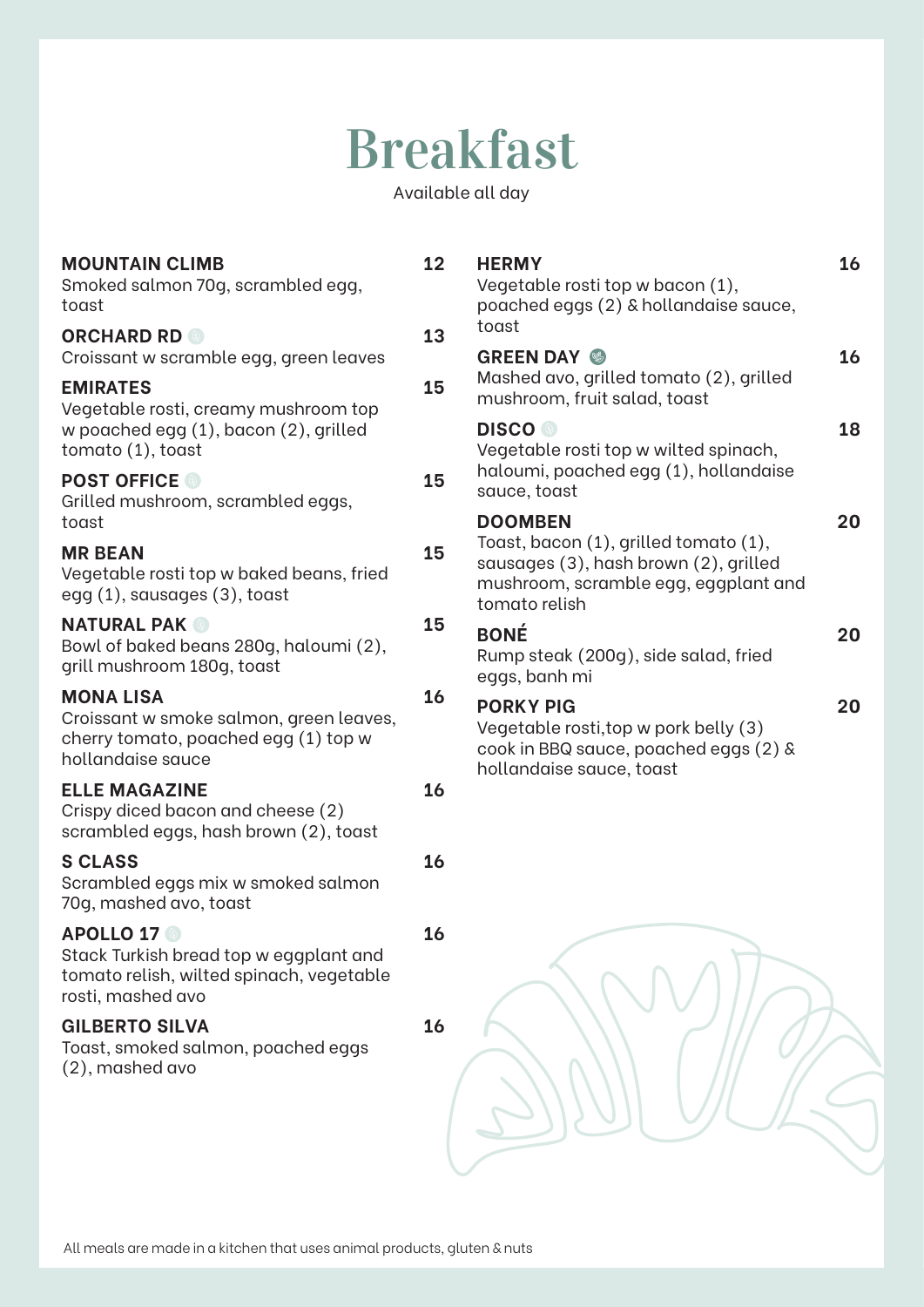## Breakfast

Available all day

### Sweet Morning

#### **LIAM HEMSWORTH 8**

Choice of pancakes (4) or French toast (2) or waffle (1) or crepes (3) served w maple syrup, oreo crumbs, garnish strawberry

#### **CHRIS HEMSWORTH 23**

Berry compote, ice cream, waffle cone, maple syrup, oreo crumbs, garnish strawberry *With choice of:*

French toast (2), pancakes (4), crepes (3), waffle (2)

#### **PEARL OF THE ORIENT © 17**

Open croissant, ice cream (2), waffle cones (2), seasonal fruits, oreo crumbs

#### **LUKE HEMSWORTH 18**

Bacon (2), scramble eggs, maple syrup, oreo crumbs, garnish strawberry *With choice of:* French toast (2), pancakes (4), crepes (3), waffle (2)

## Quick Morning

| <b>STRIKER O</b><br>Bircher muesli 200g/300g top w berry<br>compote, yoghurt & nuts        |   |
|--------------------------------------------------------------------------------------------|---|
| <b>ROLL / WRAP</b><br>Burger/wrap with bacon (1), fried egg<br>(1)                         | 4 |
| KAKÁ<br>Bacon (1), fried egg, hash brown (1), BBQ<br>squce<br>With choice of: Roll or wrap | 6 |
| <b>TARZAN</b><br>Ham (2), cheese, tomato                                                   | 6 |
| <b>FRUIT SALAD ®</b>                                                                       |   |

|   | <b>SUNRISE BURGER</b><br>Burger fried egg (1), beef patty                                                                      | 7  |
|---|--------------------------------------------------------------------------------------------------------------------------------|----|
| } | <b>BANH MI EGGS</b><br>Banh mi, fried eggs (2), pickled<br>vegetable, coriander                                                | 8  |
|   | <b>KIWI</b><br>Wrap bacon (2), fried egg (2), hash<br>brown (1), melted cheese (2)                                             | 14 |
|   | <b>Banh Mi</b> (Vietnamese Baguette)                                                                                           |    |
|   | <b>BANH MI EGGS ©</b><br>Banh mi, fried eggs (2), pickled<br>vegetable, coriander, soy sauce                                   | 8  |
|   | <b>BANH MI SAUSAGES</b><br>Banh mi sausages (3), fried egg, pickled<br>vegetable, cucumber, coriander, soy<br>sauce            | 9  |
|   | <b>BANH MI HAM</b><br>Banh mi ham (4), fried egg, pickled<br>vegetable, cucumber, coriander, soy<br>sauce                      | 9  |
|   | <b>BANH MI PORK</b><br>Banh mi marinated pork, pickled<br>vegetable, cucumber, coriander, soy<br>sauce                         | 10 |
|   | <b>BANH MI CHICKEN</b><br>Banh mi char-grilled chicken (200g),<br>pickled vegetable, cucumber, coriander,<br>soy sauce         | 12 |
|   | <b>BANH MI BEEF</b><br>Banh mi rump steak 200g medium rare,<br>fried egg, pickled vegetable, cucumber,<br>coriander, soy sauce | 20 |
|   |                                                                                                                                |    |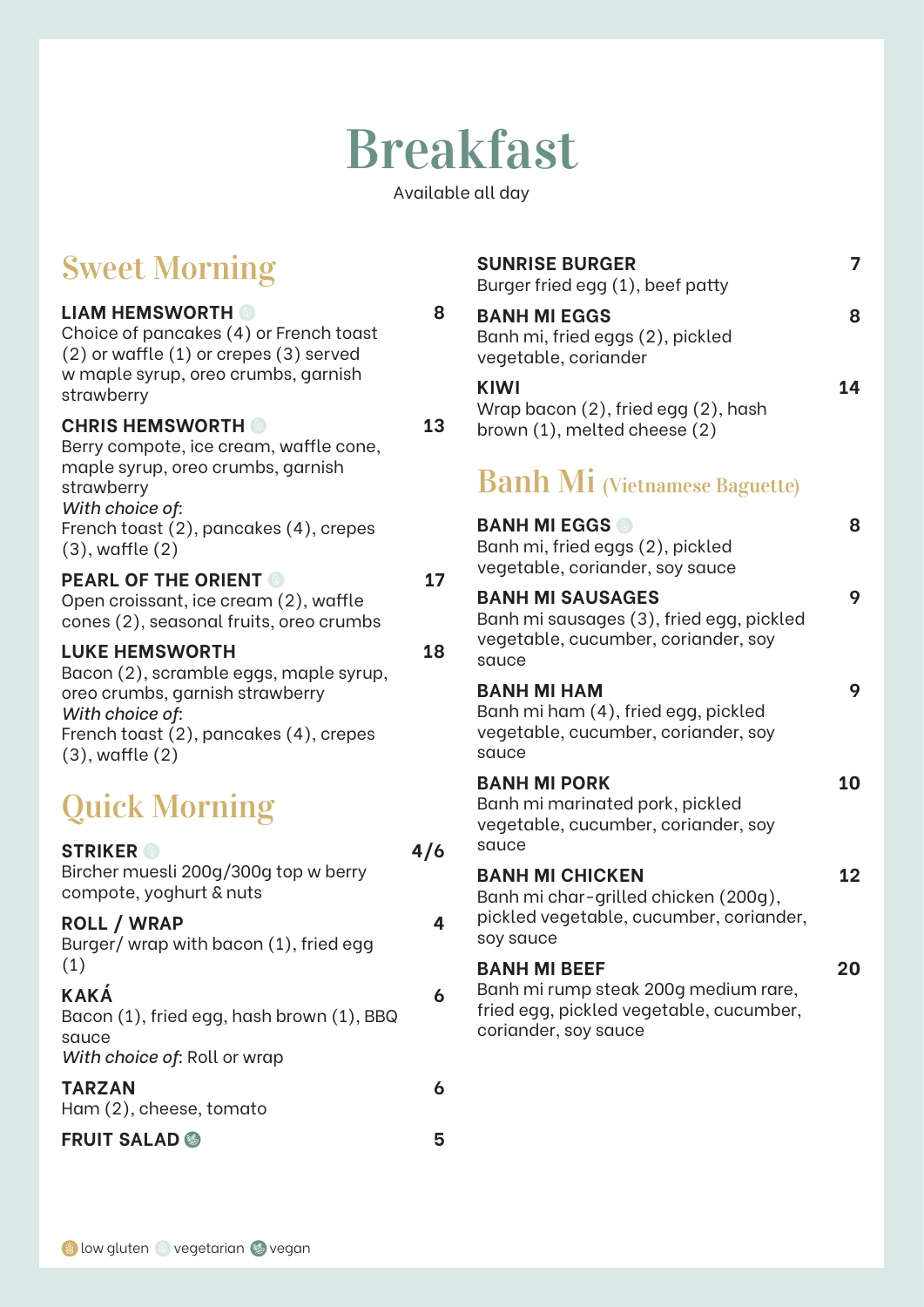## Lunch

Available all day

## Vermicelli and Rice

#### **VERMICELLI PORK 16**

| -INDIPLEELI PINN<br>Vermicelli grilled marinated pork, pickle<br>vegetable, green leaves, fish sauce                                          |    |
|-----------------------------------------------------------------------------------------------------------------------------------------------|----|
| <b>VERMICELLI VEGETABLE</b><br><b>SPRING ROLL OF</b><br>Vermicelli vegetable spring roll (6),<br>pickle vegetable, green leaves, soy<br>squce | 16 |
| <b>VERMICELLI CHICKEN</b><br>Vermicelli char-grilled chicken (200g),<br>pickle vegetable, green leaves, fish<br>sauce                         | 16 |
| <b>RICE PORK</b><br>Rice top w fried egg (1), grilled<br>marinated pork, pickled vegetable, fish<br>squce                                     | 17 |
| <b>RICE CHICKEN</b><br>Rice top w fried egg (1), char grilled<br>chicken (200g), pickled vegetable, fish<br>sauce                             | 17 |

### Sandwiches

| <b>ULUWATU</b><br>Bacon (1), fried egg, melted cheddar<br>cheese, fries                                                                                                              | 9  |
|--------------------------------------------------------------------------------------------------------------------------------------------------------------------------------------|----|
| Q <sub>1</sub><br>Char-grilled chicken breast, mashed<br>avo, green leaves, tomato, mayo                                                                                             | 13 |
| <b>TRUMP TOWER</b><br>Grilled marinated pork, tomato, green<br>leaves, mayo, mashed avo                                                                                              | 13 |
| <b>MARINA BAY SANDS</b><br>Triple decker toasted sandwich chicken<br>breast 100g, mashed avo, melted<br>cheddar cheese, bacon (1), green<br>leaves, tomato, mayo, fries              | 15 |
| <b>OPERA HOUSE</b><br>Rump steak (200g), mayo, tomato,<br>green leaves, fries<br><b>Wraps</b>                                                                                        | 22 |
| <b>QANTAS</b><br>Wrap vegetable rosti, hash brown<br>(1), mashed avo, aioli, green leaves,<br>coleslaw, tomato, fries                                                                | 16 |
| <b>AIR NEW ZEALAND</b><br>Wrap char-grilled chicken breast (100g),<br>bacon (1), melted cheddar cheese (1),<br>mayo, green leaves, coleslaw, tomato,<br>yoghurt top w macadamia nuts | 16 |
| <b>ETIHAD</b><br>Wrap chicken schnitzel, green leaves,<br>coleslaw, tomato, mayo                                                                                                     | 16 |

#### **VIETNAM AIRLINES (VNA) 16**

Wrap grilled marinated pork, tomato, green leaves, coleslaw, mayo

#### **SINGAPORE AIRLINES (SIA) 16**

Wrap battered fish, tartare sauce, green leaves, coleslaw, tomato, yoghurt top w macadamia nuts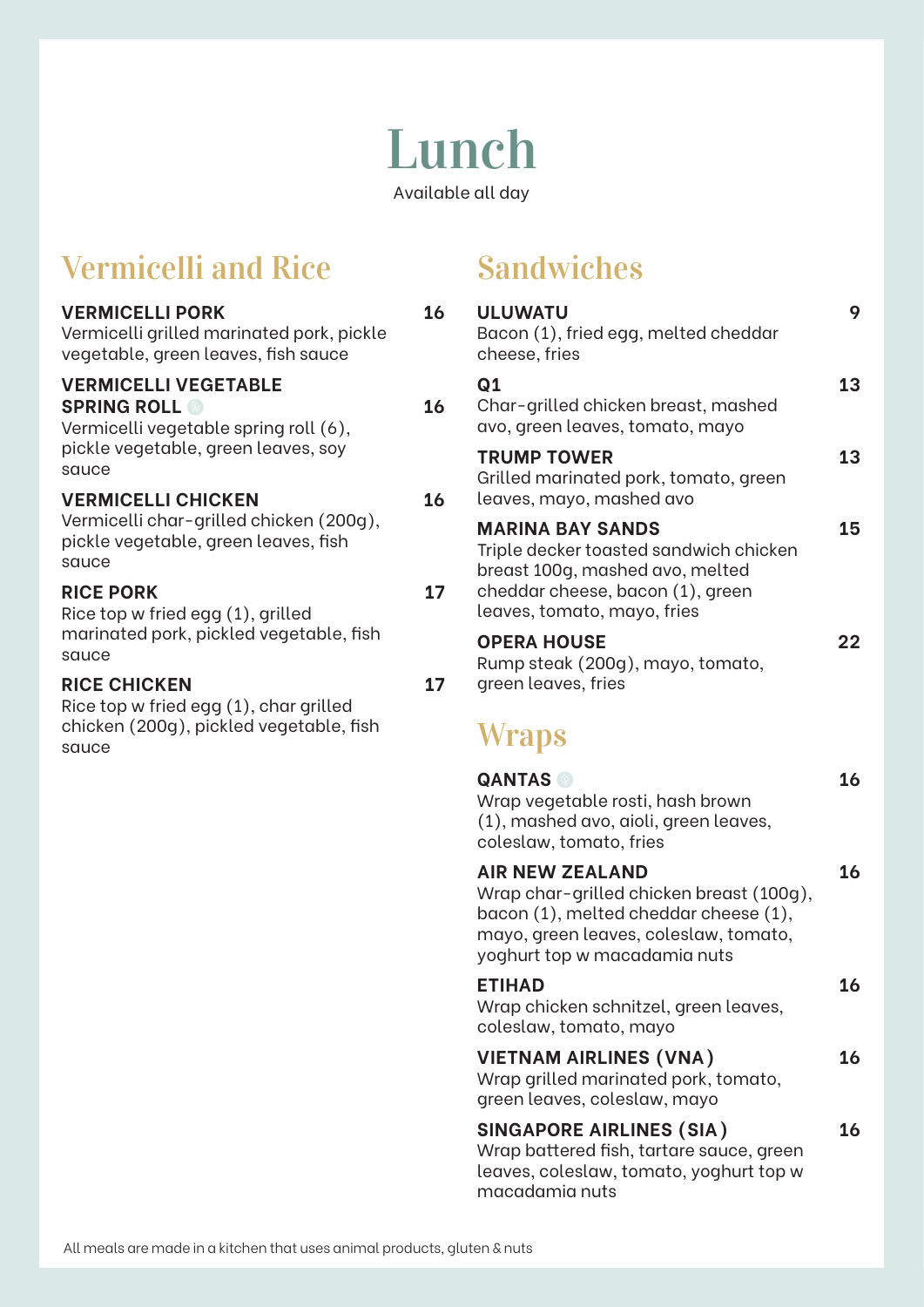## Lunch

Available all day

### Burgers

#### **SUNRISE BURGER 7**

Burger fried egg (1), beef patty

#### **UNESCO 12**

Burger beef patty, melted cheddar cheese (1), bacon (1), hash brown (1), mayo, green leaves, tomato, fries

#### **NUS 16**

Burger onion rings (10), beef patty, melted cheddar cheese (1), mayo, green leaves, tomato, fries

#### **QUT 18**

Burger chicken schnitzel, mayo, mashed avo, green leaves, tomato, fries, ½ salad

#### **TAFE 18**

Burger waffles (2), bacon (2), fried egg (1), hash brown (1), mayo, green leaves, tomato, fries, ½ salad

#### **ACU 3 18**

Burger vegetable rosti, mashed avo, green leaves, tomato, aioli, fries, ½ salad

#### **GRIFFITH 18**

Burger char-grilled chicken breast (100g), mayo, mashed avo, green leaves, tomato, fries, ½ salad

**UQ 18** Burger beef patty, bacon (1), grilled onions, fried egg, mayo, green leaves, tomato, fries, ½ salad

#### **HARVARD 18**

Burger grilled marinated pork, fried egg, mayo, green leaves, tomato, fries, ½ salad

#### **MONASH 22**

Burger rump steak 200 medium rare, bacon (1), grilled onions, mayo, green leaves, tomato, fries, ½ salad

### Salad

| <b>WEMBLEY</b><br>Vegetable rosti, green leaves, coleslaw,<br>cherry tomatoes top w Italian dressing,<br>mashed avo, roasted macadamia nuts                       | 15 |
|-------------------------------------------------------------------------------------------------------------------------------------------------------------------|----|
| <b>COLOSSEUM</b><br>Sliced chicken breast 200g, green leaves,<br>crispy diced bacon, crouton, poached<br>egg top w creamy parmesan dressing &<br>parmesan cheese  | 18 |
| THE THEATRE OF DREAMS<br>Grilled prawns (10), crispy diced bacon,<br>fresh avocado, green leaves, coleslaw,<br>cherry tomatoes top w Italian dressing             | 18 |
| <b>GABBA</b><br>Grilled barramundi or salmon, green<br>leaves, coleslaw, cherry tomatoes top<br>w Italian dressing, hollandaise sauce &<br>roasted macadamia nuts | 20 |
| <b>BULLRING</b><br>Beef salad rump steak 200g medium<br>rare, green leaves, coleslaw, cherry<br>tomatoes top w Italian dressing, mayo,<br>roasted macadamia nuts  | 22 |
| Pasta                                                                                                                                                             |    |
| <b>CHERMSIDE ®</b><br>Pasta fettuccine, haloumi 60g, onion,<br>cherry tomatoes, seasonal vegetables,<br>fresh chili cooked in olive oil top w<br>parmesan cheese  | 15 |
| <b>NICOLE KIDMAN</b><br>Pasta fettuccine, grilled mushroom,<br>onion, crispy diced bacon cooked in<br>carbonara sauce top w parmesan cheese                       | 18 |

#### **DONNY 22**

Pasta fettuccine cooked w grilled mushroom, tomato, 200g sliced steak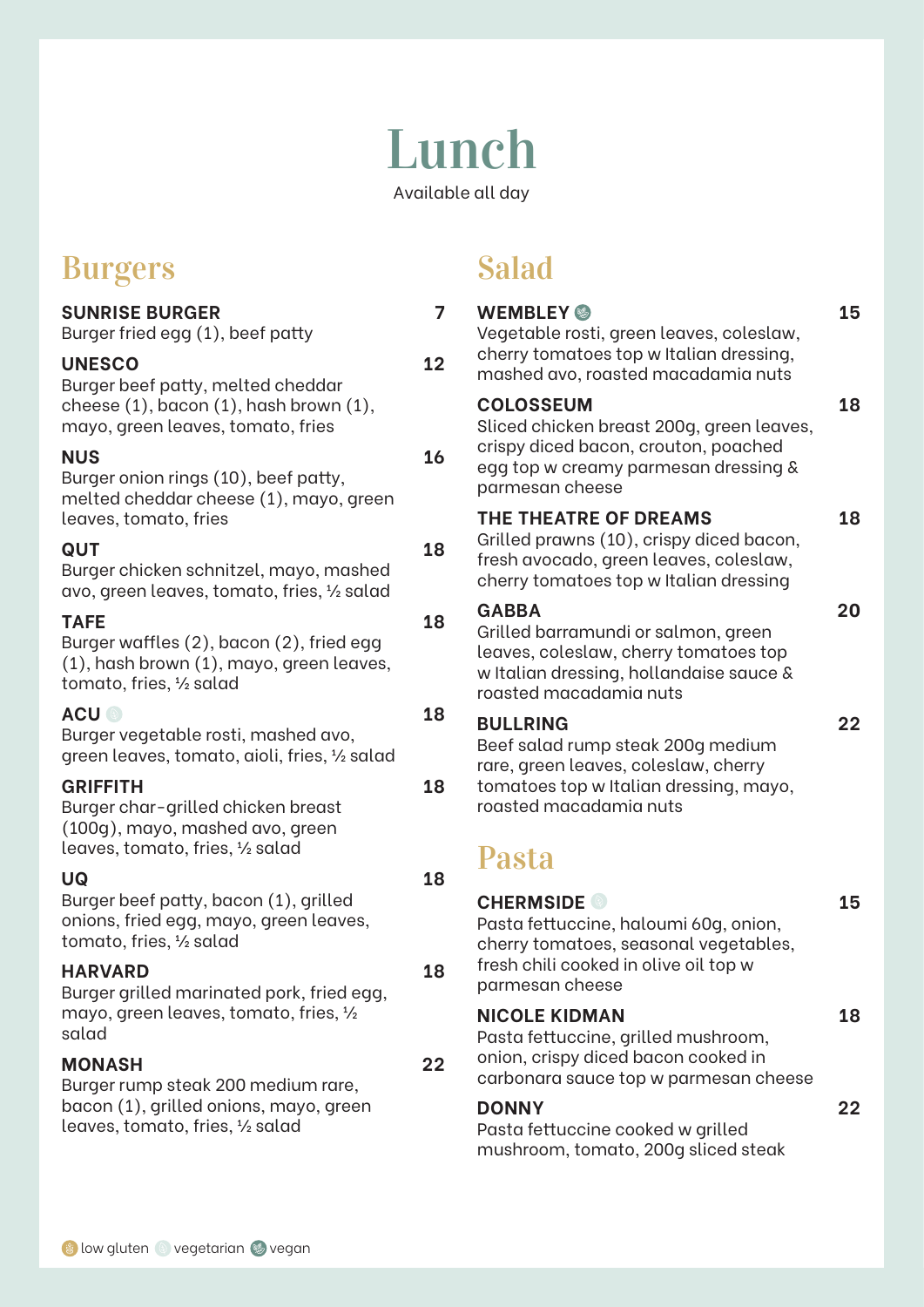## Dinner . Starter

Available all day

### Starter

#### **GARLIC BREAD 4/6** Small (3) or large (6) **ALCYONE 5/7** Garlic bread w melted pizza cheese Small (3) or large (6) **VEGETABLE SPRING ROLL @** 7/ Small (4) or large (6) **ARCTIC 9** Calamari (6), green leaves, aioli, lemon **DIPS 9** Toasted Turkish bread, mashed avo top w fresh chilli, eggplant and tomato relish, olive oil, balsamic vinegar **POUTINE 9** Fries top w melted cheddar cheese, crispy diced bacon, gravy **CHICKEN WINGS 9** Chicken wings (5) cook in BBQ sauce, fries **FERRARI 22** Chicken nuggets (6), calamari (6), onion rings, aioli, fries, ½ salad

### Fries

| 6/            | <b>PICHU</b><br>Choice of: Fries or potato waffled fries or<br>sweet potato fries (1 handful) w aioli    | 4  |
|---------------|----------------------------------------------------------------------------------------------------------|----|
| /7            | <b>PIKACHU</b><br>Choice of: Fries or potato waffled fries or<br>sweet potato fries (2 handfuls) w aioli | 7  |
| <b>9</b><br>9 | <b>RAICHU</b><br>Choice of: Fries or potato waffled fries or<br>sweet potato fries (3 handful) w aioli   | 10 |
| 9             |                                                                                                          |    |
| 9             |                                                                                                          |    |
| 9             |                                                                                                          |    |
| 22            |                                                                                                          |    |
|               |                                                                                                          |    |
|               |                                                                                                          |    |
|               |                                                                                                          |    |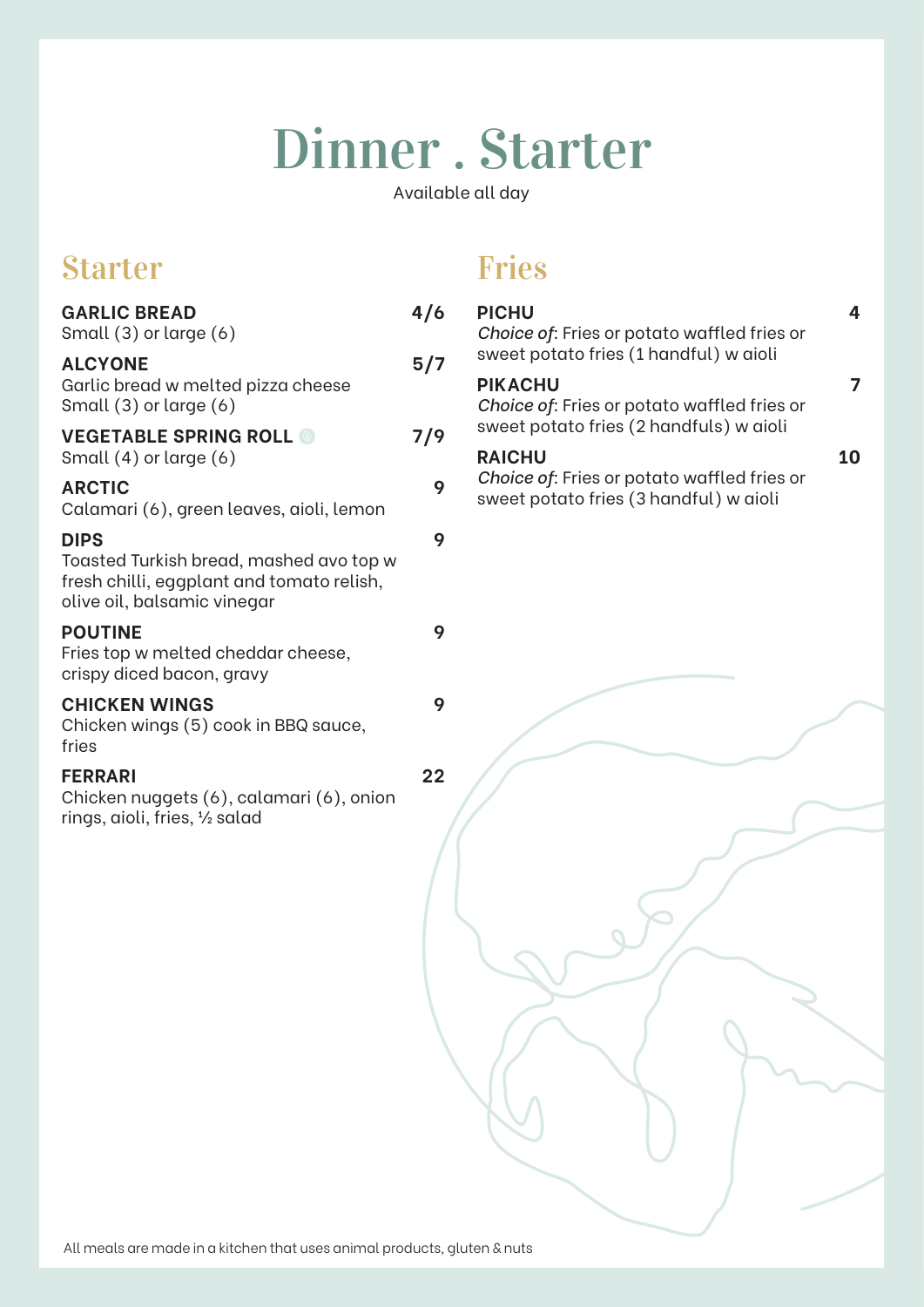## Dinner . Main

Available all day

## Mains

| S&P<br>Salt & pepper calamari (6), fries, salad,<br>lemon                                                                        | 15 | C <sub>1</sub><br>M<br>сŀ          |
|----------------------------------------------------------------------------------------------------------------------------------|----|------------------------------------|
| <b>RED DELICIOUS</b><br>Pork belly (3), waffle fries, seasonal<br>vegetables, apple sauce                                        | 18 | VE<br>R:<br>Po                     |
| <b>TEEMO</b><br>Chicken schnitzel top w creamy<br>mushroom sauce, potato waffle fries,<br>seasonal vegetables                    | 18 | R(<br>Po<br>po<br>VE               |
| <b>BALI</b><br>Grilled barramundi or salmon, fries,<br>seasonal vegetables                                                       | 18 | G<br>Po<br>se                      |
| <b>TUBER</b><br>Grilled barramundi or salmon, mashed<br>potato, seasonal vegetables                                              | 18 | $\mathsf{A}$<br>C<br>pr            |
| <b>JAVELIN</b><br>Waffle fries top w char-grilled chicken<br>breast (200g), seasonal vegetable,<br>creamy mushroom               | 18 | to<br>L/<br>Rι<br>m                |
| <b>DRESDEN</b><br>Chicken schnitzel, coleslaw top w<br>creamy parmesan dressing, fries, sweet<br>chilli mayo                     | 18 | (1)<br>C <sub>1</sub><br>Rι<br>(1) |
| <b>HASS</b><br>Fries top w char-grilled chicken breast<br>(200g), seasonal vegetable, 1/2 fresh<br>avocado and hollandaise sauce | 19 | W<br>Rι<br>(5<br>SI                |
| <b>QUEENSLAND BULLS</b><br>Rump steak 200g top w creamy<br>mushroom sauce, fries, seasonal<br>vegetables                         | 22 | M<br>8<br>fri                      |
| <b>SOUTH ISLAND</b><br>Battered fish (2), calamari (6), fries,<br>tartare sauce                                                  | 22 |                                    |

| <b>CHICKEN SONG</b><br>Mashed potato top w char-grilled<br>chicken breast (200g), seasonal<br>vegetable and grilled mushroom             | 22    |
|------------------------------------------------------------------------------------------------------------------------------------------|-------|
| R <sub>2</sub><br>Pork belly (6) cooked in BBQ sauce, fries                                                                              | 24    |
| <b>ROLAND GAROS</b><br>Pork belly (6) cooked in BBQ sauce,<br>potato waffled fries, seasonal<br>vegetables                               | 26    |
| <b>GRANNY SMITH</b><br>Pork belly (6), potato waffled fries,<br>seasonal vegetable, apple sauce                                          | 26    |
| <b>AIRLIE BEACH</b><br>Cajun grilled barramundi or salmon,<br>prawns (5), sweet potato fries, coleslaw<br>top w creamy parmesan dressing | 26    |
| <b>LAMBORGHINI</b><br>Rump steak 400g top w grilled<br>mushroom and grilled cherry tomatoes<br>(10), creamy mushroom                     | 31    |
| <b>CHICAGO BULLS</b><br>Rump steak 200g or 400g top w bacon<br>(1), hollandaise sauce, fries, salad                                      | 26/32 |
| <b>WALL STREET BULL</b><br>Rump steak 200g or 400g top w prawns<br>(5), hollandaise sauce, fries, salad                                  | 28/34 |
| <b>SKELETON</b><br>Mashed potato top w beef ribs (4 ribs/<br>8 ribs) cooked in BBQ sauce, coleslaw,<br>fries                             | 28/45 |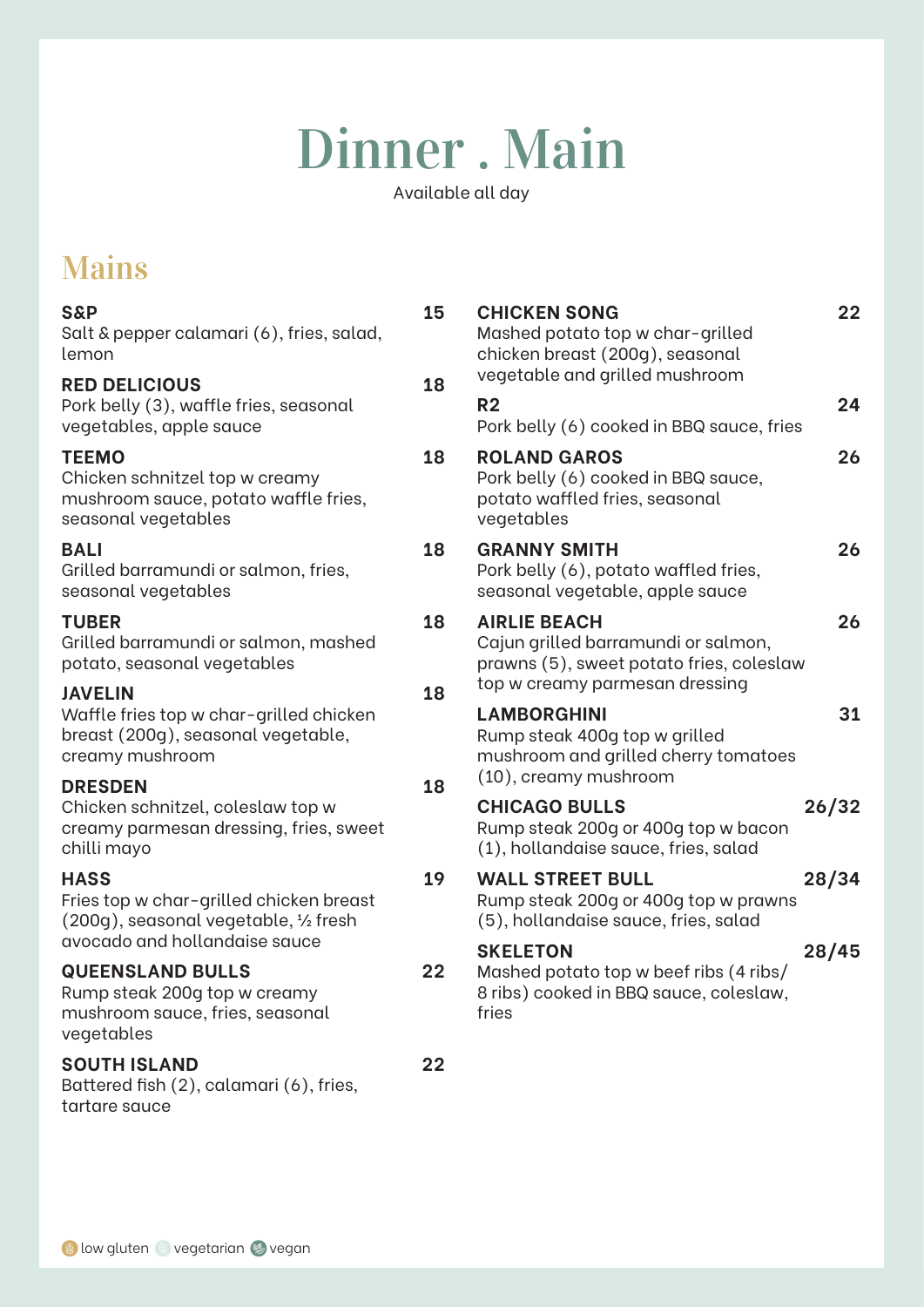## Dessert

Available all day

### Dessert

| <b>BABY OSCAR</b><br>Banana bread (1/2)                                              | 4/7 | <b>TINDER</b><br>New York style cheese cake, whipped                                                   | 9  |
|--------------------------------------------------------------------------------------|-----|--------------------------------------------------------------------------------------------------------|----|
| <b>APPLEHOLIC</b><br>Apple crumble muffin                                            | 5   | cream, garnish strawberry<br><b>KAREN</b>                                                              | 9  |
| <b>NINJA</b><br>Triple chocolate muffin                                              | 5   | Lemon tart, berry compote, garnish<br>strawberry                                                       |    |
| <b>BLUEY</b><br>Blueberry muffin                                                     | 5   | <b>MARGARET COURT</b><br>Black forest brownie, ice cream top w<br>berry compote & roasted macadamia    | 10 |
| <b>LOVERS</b>                                                                        | 8   | nuts, garnish strawberry                                                                               |    |
| Belgian chocolate mousse on a mud<br>cake base, covered with chocolate<br>ganache    |     | <b>MIRANDA KERR</b><br>Waffles (2) top w ice cream (2 scoops),<br>berry compote, banana, strawberries, | 18 |
| <b>ORANGE COUNTY</b><br>Orange and almond cake, whipped<br>cream, garnish strawberry | 9   | chocolate syrup and nuts                                                                               |    |

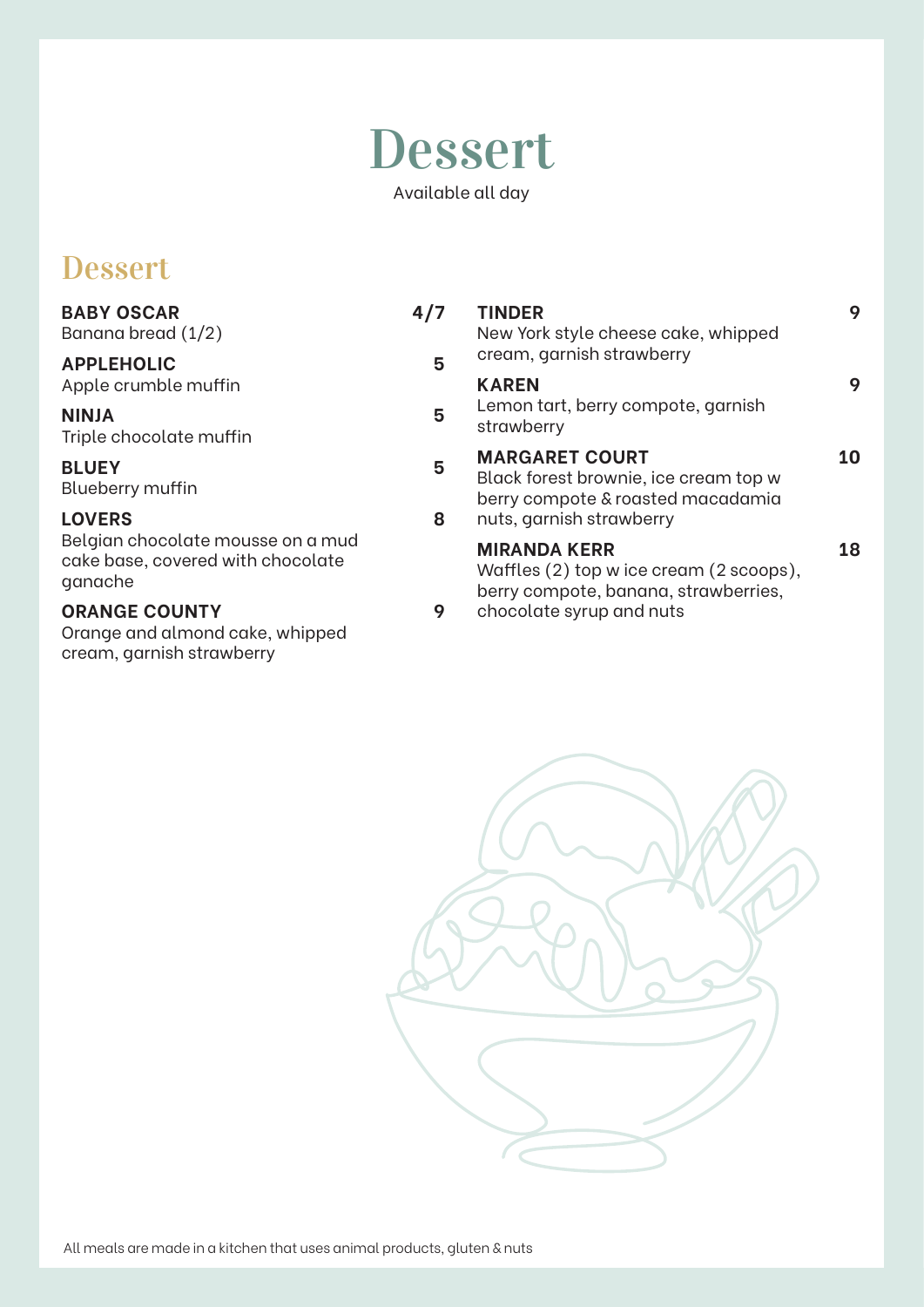# Drinks

Available all day

## Hot Drinks

| <b>PICCOLO</b>            | 3   |
|---------------------------|-----|
| <b>SHORT BLACK</b>        | 3   |
| <b>SHORT MACCHIATO</b>    | 3   |
| <b>LONG MACCHIATO</b>     | 4   |
| <b>BLUE LATTE</b>         | 4/5 |
| <b>CAPPUCCINO</b>         | 4/5 |
| <b>CHAILATTE</b>          | 4/5 |
| <b>DIRTY CHAI LATTE</b>   | 4/5 |
| <b>FLAT WHITE</b>         | 4/5 |
| <b>LATTE</b>              | 4/5 |
| <b>LONG BLACK</b>         | 4/5 |
| <b>MATCHA LATTE</b>       | 4/5 |
| <b>DIRTY MATCHA LATTE</b> | 4/5 |
| <b>AFFOGATO</b>           | 5   |
| <b>HOT CHOCOLATE</b>      | 5   |
| <b>MOCHA</b>              | 5   |

### Tea

| <b>EARL GREY</b>          | 4 |
|---------------------------|---|
| <b>ENGLISH BREAKFAST</b>  | 4 |
| <b>GREEN TEA</b>          | 4 |
| <b>CAMOMILE</b>           | 4 |
| <b>LEMON &amp; GINGER</b> | 4 |

## Juice

| <b>ORANGE OR APPLE JUICE</b>                                       | 4/5 |
|--------------------------------------------------------------------|-----|
| <b>FRESHLY SQUEEZED JUICE</b><br>Watermelon or pineapple or carrot | 5/7 |
| <b>DROP THE BASS</b><br>Watermelon, mint                           | 5/7 |
| <b>HALF MOON</b><br>Carrot, apple, mint                            | 5/7 |
| <b>SCREW THE RULES</b><br>Pineapple, watermelon, mint              | 5/7 |
| <b>TROPICAL SPLASH</b><br>Orange, apple, watermelon, pineapple     | 5/7 |
|                                                                    |     |

## Smoothies

| <b>ARIES</b><br>Mango, yoghurt, milk         | 5/7 |
|----------------------------------------------|-----|
| <b>LEO</b><br>Banana, yoghurt, milk          | 5/7 |
| <b>TAURUS</b><br>Mixed berry, yoghurt, milk  | 5/7 |
| <b>GEMINI</b><br>Banana, ice cream, milk     | 5/7 |
| <b>SAGITTARIUS</b><br>Mango, ice cream, milk | 5/7 |
| <b>VIRGO</b><br>Mixed berry, ice cream, milk | 5/7 |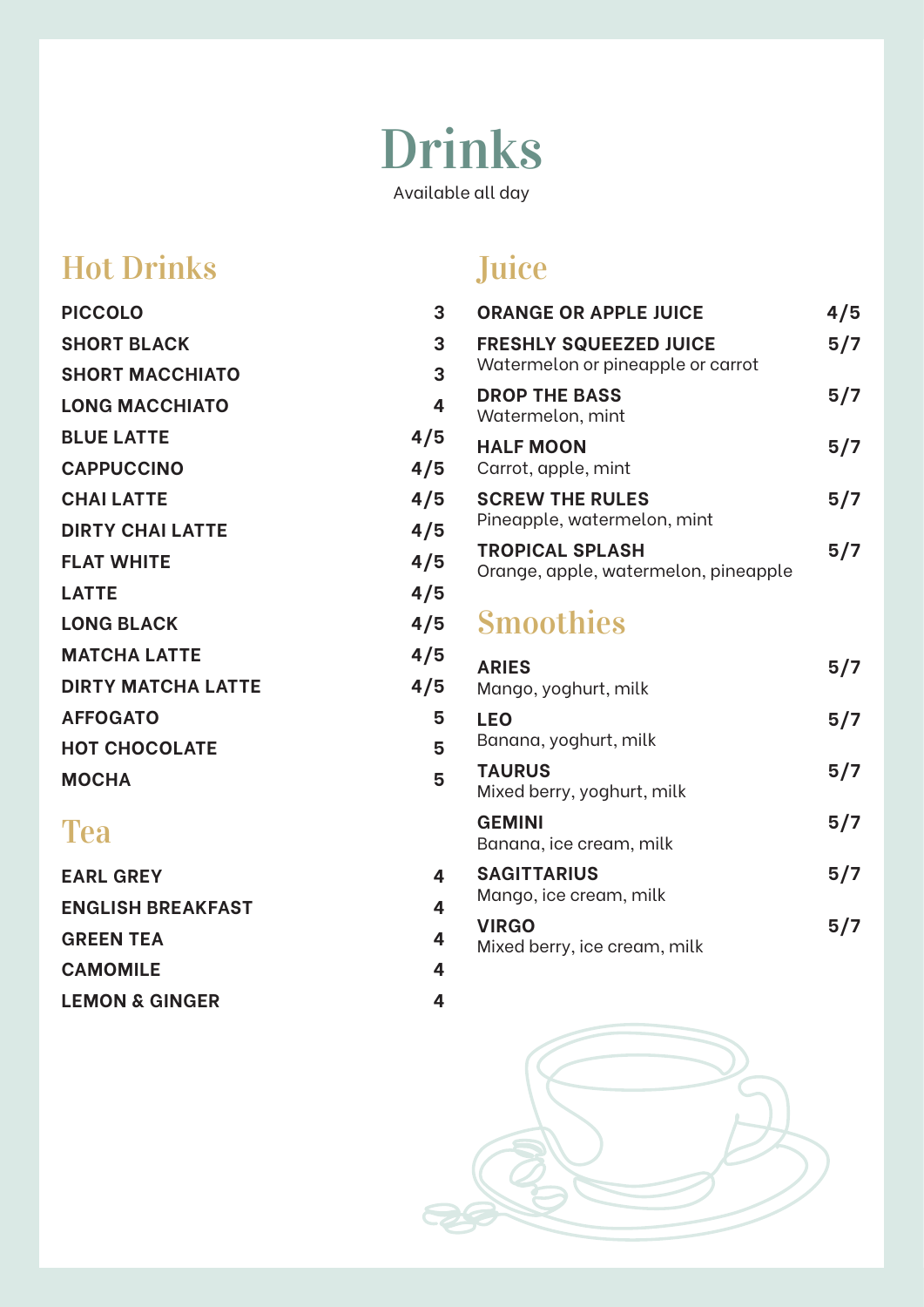## Drinks Available all day

## Oaties Smoothies

| <b>WHITE BLISS</b><br>Banana, honey, oats, vanilla yogurt, milk               | 6/8 |
|-------------------------------------------------------------------------------|-----|
| <b>SWEET BLISS</b><br>Chocolate powder, banana, oats, vanilla<br>yogurt, milk | 6/8 |
| <b>PINK BLISS</b><br>Mixed berry, oats, vanilla yogurt, tropical<br>juice     | 6/8 |
| <b>GOLDEN BLISS</b><br>Mango, oats, vanilla yogurt, tropical<br>juice         | 6/8 |
| <b>Fruit Ice Blended</b>                                                      |     |
| <b>LONDON</b>                                                                 | 5/7 |

| <b>LONDON</b><br>Mixed berry, orange, tropical juice         | 5/7 |
|--------------------------------------------------------------|-----|
| <b>NEW YORK</b><br>Mixed berry, passionfruit, tropical juice | 5/7 |
| <b>BRISBANE</b><br>Orange, apple, mango                      | 5/7 |
| <b>PARIS</b><br>Mango, passionfruit, tropical juice          | 5/7 |
| <b>SAIGON</b><br>Lychee, watermelon, mint, tropical juice    | 5/7 |
| <b>SYDNEY</b><br>Lychee, orange, apple, mint                 | 5/7 |

## Milk Ice Blended

| <b>MAYANS</b><br>Chocolate powder, milk, ice                                                                               | 5/7 |
|----------------------------------------------------------------------------------------------------------------------------|-----|
| <b>YEMEN</b><br>Espresso coffee, ice, milk top w whipped<br>cream<br>With choice of syrup:<br>caramel, vanilla or hazelnut | 5/7 |
| <b>MELBOURNE</b><br>Espresso coffee, chocolate, ice, milk top<br>w whipped cream                                           | 5/7 |
| <b>DEHLI</b><br>Chai powder, milk, ice                                                                                     | 5/7 |
| ΚΥΟΤΟ<br>Matcha powder, ice, milk top w whipped<br>cream                                                                   | 5/7 |

### Shakes

| BANANA/ CARAMEL/ CHOCOLATE/<br>COFFEE/ STRAWBERRY/ VANILLA |     |
|------------------------------------------------------------|-----|
| KID MILK SHAKE                                             | З   |
| <b>MILK SHAKE</b>                                          | 4/6 |
| <b>THICK SHAKE</b>                                         | 6/8 |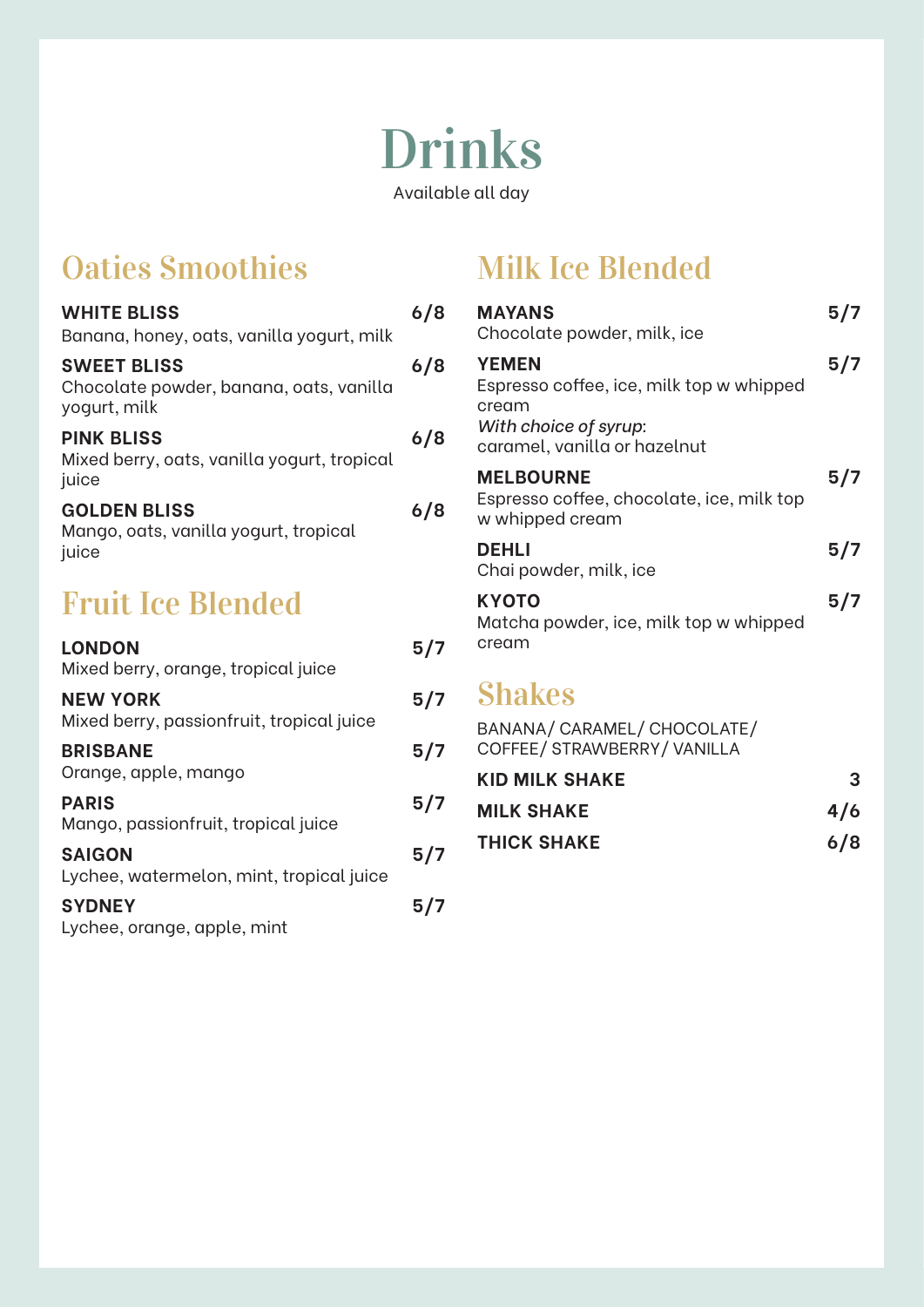## Drinks Available all day

| <b>Iced</b>                                                                             |     | <b>Soft Drinks</b>                             |        |
|-----------------------------------------------------------------------------------------|-----|------------------------------------------------|--------|
| <b>ICED LATTE</b><br>Espresso coffee, milk, ice                                         | 4/5 | <b>COKE</b>                                    | 3      |
| <b>ICED LONG BLACK</b><br>Espresso coffee, water, ice                                   | 4/5 | <b>COKE ZERO</b><br><b>DIET COKE</b>           | 3<br>3 |
| <b>ICED LONG BLACK SPARKLING</b><br>Espresso coffee, sparkling water, ice               | 4/5 | <b>SPRITE</b><br><b>FANTA</b>                  | 3<br>3 |
| <b>ICED CHAI</b><br>Chai powder, milk, ice                                              | 4/5 |                                                |        |
| <b>ICED MATCHA</b><br>Matcha powder, milk, ice                                          | 4/5 | <b>DRY GINGER ALE</b><br><b>GINGER BEER</b>    | 5<br>5 |
| <b>BLUE LEMONADE</b><br>Butterfly pea, sprite, lemon                                    | 4/5 | <b>LEMON LIME &amp; BITTERS</b><br><b>SODA</b> | 5<br>5 |
| <b>ICED COFFEE</b><br>Espresso coffee, ice cream, milk top w whipped<br>cream           | 5/7 | <b>TONIC</b>                                   | 5      |
| <b>ICED MOCHA</b><br>Espresso coffee, chocolate, ice cream, milk top<br>w whipped cream | 5/7 |                                                |        |
| <b>ICED CHOCOLATE</b><br>Chocolate, ice cream, milk top w whipped<br>cream              | 5/7 |                                                |        |
| <b>BLUE ICED LATTE</b><br>Butterfly pea, milk, ice                                      | 5/7 |                                                |        |
| <b>VIETNAMESE ICED COFFEE</b><br>Vietnamese coffee, condensed milk, ice                 | 5/7 |                                                |        |
| <b>PEACH ICED TEA</b><br>Peach tea, ice                                                 | 5/7 |                                                |        |
| <b>PASSIONFRUIT PEACH ICED TEA</b><br>Peach tea, passionfruit, ice                      | 5/7 |                                                |        |
| <b>LEMON ICED TEA</b><br>Lemon tea, ice                                                 | 5/7 |                                                |        |
| <b>BLUE LEMON ICED TEA</b><br>Lemon tea, butterfly pea, ice                             | 5/7 |                                                |        |

LYCHEE LEMON ICED TEA 5/7 Lemon tea, lychee, ice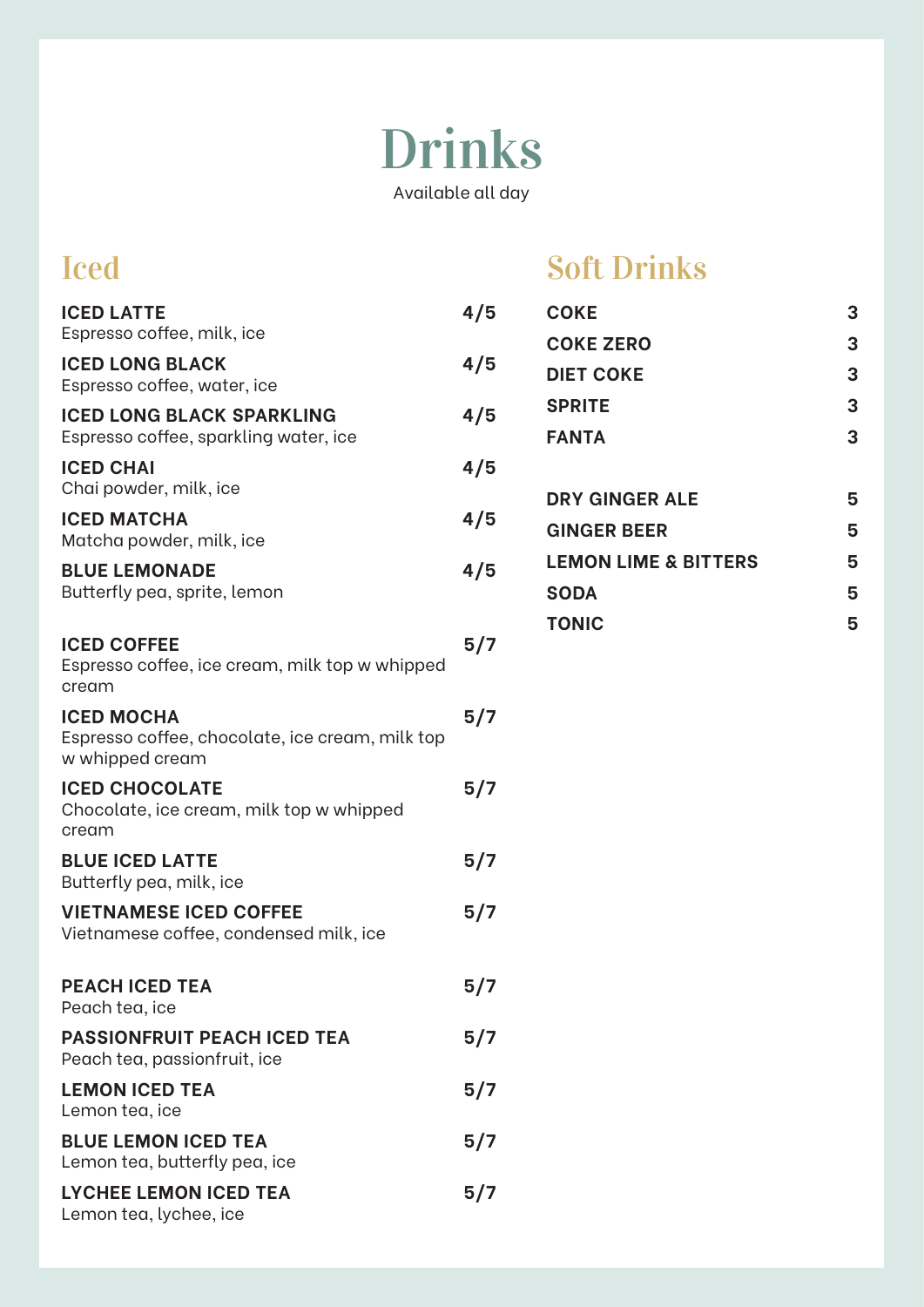## Drinks

Available all day

## Wine

### **SAUVIGNON BLANC 32/ 8 CABERNET SAUVIGNON 32/ 8 CHARDONNAY 32/ 8 MERLOT 32/ 8 MOSCATO 32/ 8 SHIRAZ 32/ 8 BRUT (BOTTLE ONLY) 32**

## Spirits

| WITH MIX COKE/ DRY GINGER ALE/<br>TONIC/SODA/SPRITE |   |
|-----------------------------------------------------|---|
| <b>BOMBAY SAPPHIRE GIN</b>                          | я |
| <b>BUNDABERG RUM</b>                                | Ջ |
| <b>JOHNNIE WALKER RED LABEL</b>                     | Ջ |
| <b>SMIRNOFF VODKA</b>                               | Я |
|                                                     |   |

### Beer & Cider

| <b>JAMES BOAG'S PREMIUM LIGHT</b> | 6 |
|-----------------------------------|---|
| XXXX GOLD                         | 6 |
| <b>CORONA</b>                     | 8 |
| <b>GOLDEN ALE</b>                 | 8 |
| <b>HEINEKEN</b>                   | 8 |
| <b>PERONI</b>                     | 8 |
| <b>APPLE CIDER</b>                | 8 |